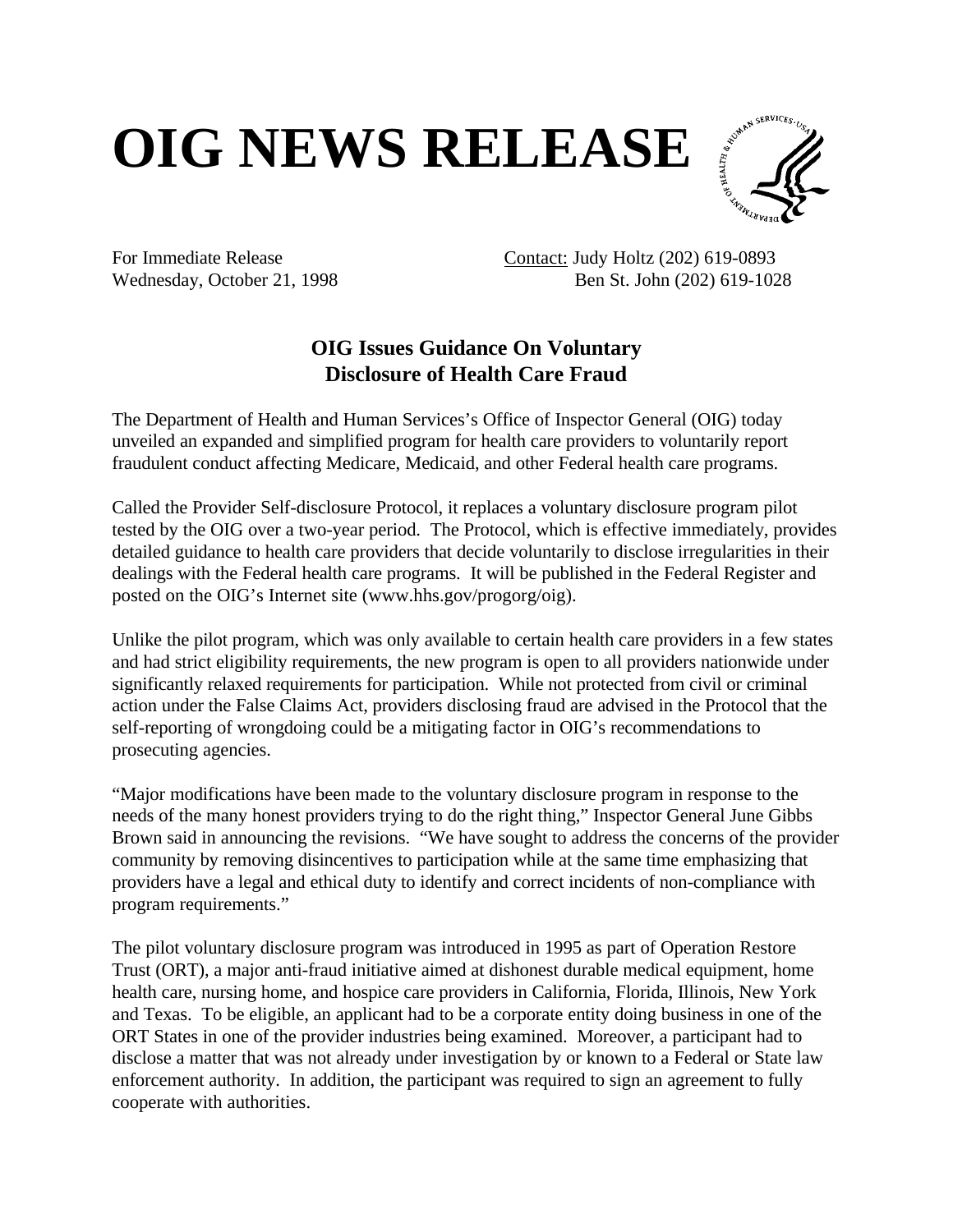These requirements have been dropped from the Protocol. Now all health care providers doing business with Medicare, Medicaid or other Federal health care programs that want to disclose violations of law are eligible for acceptance into the program. There are no pre-disclosure requirements, applications for admission, or preliminary qualifying characteristics that must be met. If, after an initial assessment, a provider uncovers suspected fraud or other problems involving the Federal health care programs, the provider is urged to report the discovery to the OIG. The provider will have the option of doing a self-audit in conformance with OIG guidance. The Protocol offers a detailed step-by-step explanation of how a provider should proceed in reporting and assessing the extent of wrongdoing and how the OIG will go about verifying irregularities.

Self-reporting offers providers the opportunity to minimize the potential cost and disruption of a full scale audit and investigation, to negotiate a fair monetary settlement, and to avoid an OIG permissive exclusion preventing the entity from doing business with the Federal health care programs. Because a provider's disclosure can involve anything from a simple error to outright fraud, the OIG is not making any commitments as to how a particular disclosure will be resolved or the specific benefit that will enure to the disclosing entity. Providers are simply told that full disclosure and cooperation generally benefits the individual or company, and that OIG will report on the provider's involvement and level of cooperation to the Department of Justice or other government agency affected by the disclosed matter.

Providers can benefit from using the self-disclosure protocol if resolution of the problem includes the imposition by the OIG of a Corporate Integrity Agreement (CIA). Providers under CIAs must meet government-imposed strictures to better ensure their compliance with program requirements. The OIG reports that there are two distinct benefits which a provider may expect when it enters into a CIA as part of the resolution of a voluntary disclosure:

- 1. Annual audits of an entity's billing operations that are required in CIAs, may be performed by internal or external auditors. Normally a CIA could require these annual audits to be performed by an inde pendent review organization, such as a law firm or an accounting firm.
- 2. To the extent that any obligations required by the CIA replicate provisions that already exist in an entity's own voluntary corporate compliance program, those provisions may be deemed acceptable for the purpose of the entity meeting its obligations under the CIA.

"In establishing this new guidance, we are renewing our commitment to promote an environment of openness and cooperation," Inspector General Brown stated, adding, "we believe that we must continue to encourage the health care industry to conduct voluntary self-evaluations and provide viable opportunities for self-disclosure. The government alone can not successfully win the battle against health care fraud; health care providers must be enlisted in this effort."

As greater numbers of providers voluntarily adopt compliance programs, the OIG believes that the Provider Self-disclosure Protocol will serve as the mechanism for them to alert the